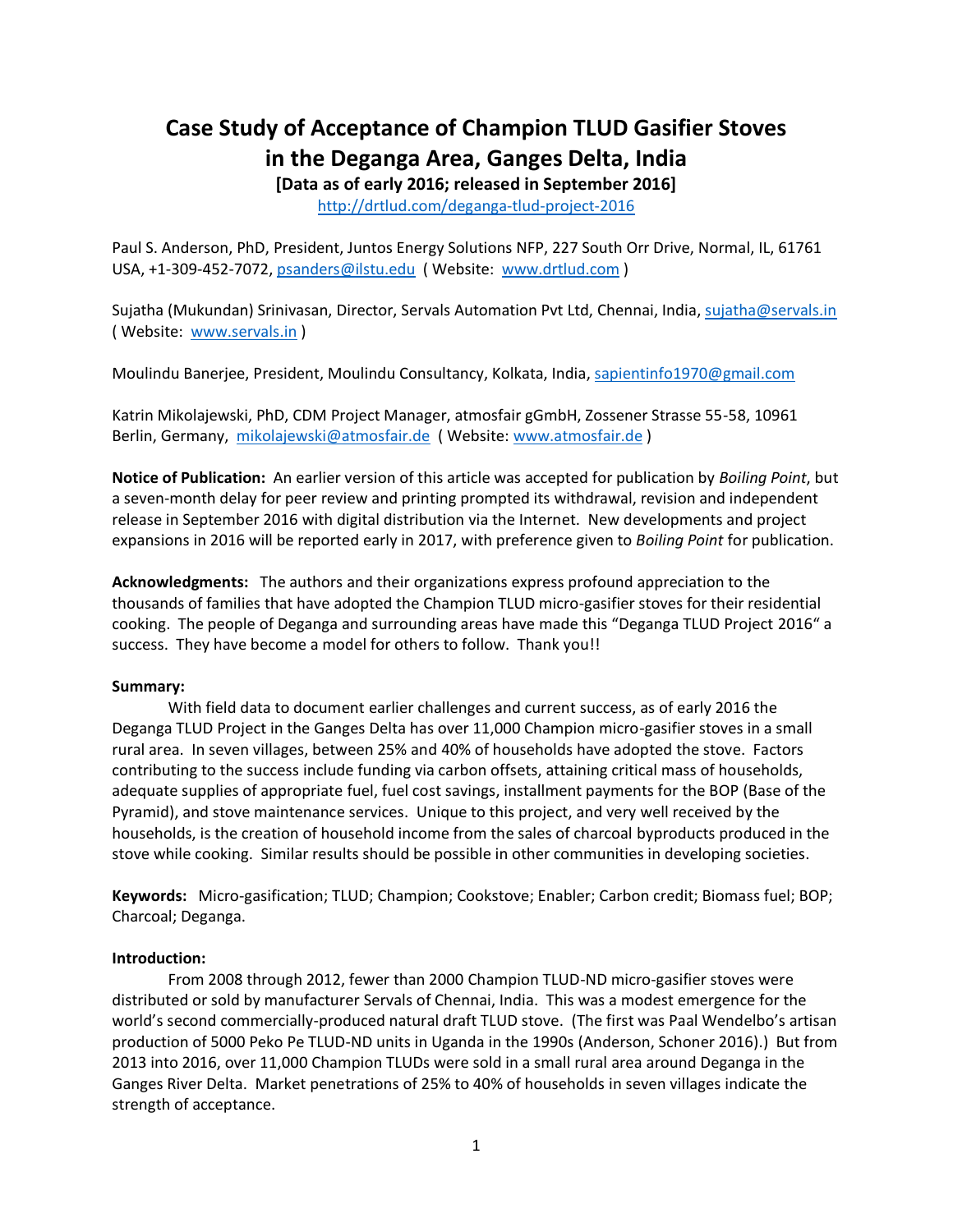During the struggling years up to 2013, the exact same Champion TLUD stove offered clean emissions, fuel savings, and made charcoal as a byproduct of cooking. What changed in Deganga?

The prerequisites for such emergent success include a good stove design, a scalable capacity for stove production, and appropriate fuel supplies. The design was from Paul Anderson's creation in 2005 of an awardwinning, low emissions natural draft (ND) Top-Lit UpDraft (TLUD) micro-gasifier stove for residentialsize cooking (the "Champion" stove) (Anderson et al 2007). In 2007 Anderson introduced the technology to P. Mukundan, the head of social-service-minded Servals Automation Pvt Ltd in Chennai, India. The resultant stainless steel Champion TLUD stove [Figure 1] has distributors on five continents, is widely known, and quite favorably tested (MSME 2010). Most TLUD microgasifier stoves can use a wide



Figure 1: One Champion TLUD gasifier cookstove in use in Deganga, India. Two gasifier fuel chambers are included with each stove sale, allowing continual cooking when alternated under the tripod stove structure.

variety of fuels and can reduce fuel consumption by over 50% while creating charcoal as a byproduct (Roth 2014, pp 112 - 113).

The Deganga TLUD Project identifies two pre-requisite conditions (financial backing and critical mass), one cluster of "attention to householders" services, and a distinctive capability to "earn while cooking" by making charcoal. These enabling characteristics are intertwined in the project.

#### **Prelude for success:**

In 2011, Servals director Sujatha (Mukundan) Srinivasan realized that promoting the woodsaving and char-making capabilities of TLUD stoves did not yield increased sales, mainly because stove users were not sufficiently clustered geographically to have "critical mass" to support a fuel supply chain and charcoal monetizing operation. The numerous NGOs she approached were unwilling to take the start-up risk, so she shifted to finding an "enlightened implementation partner". From previous field staff employment in the Gallop Organization, she re-connected in Kolkata with Moulindu Banerjee, who was starting up his own Moulindu Consultancy business for product marketing. He quickly learned TLUD stove operations and became a believer in TLUD potential.

Together they conducted a pilot study in March 2012 with 50 Servals Champion stoves and fieldwork usage research by Moulindu in the Sunderbans (wet mangrove delta of the Ganges). The 52 slide "User Feedback…." report (Servals, Sapient 2013) is an excellent introduction to the Servals – Moulindu efforts. Stove users reported very high (over 90%) levels of satisfaction.

Soon after receiving the pilot report in June 2012, Germany-based atmosfair gGmbH, a travelfocused climate protection organization, agreed to finance a carbon credit project of 1000 TLUD stoves. Founded in 2005, atmosfair is a not-for-profit company with cash flow from donors who voluntarily offset their carbon footprint from airline flights. The Deganga TLUD Project and 14 other atmosfair-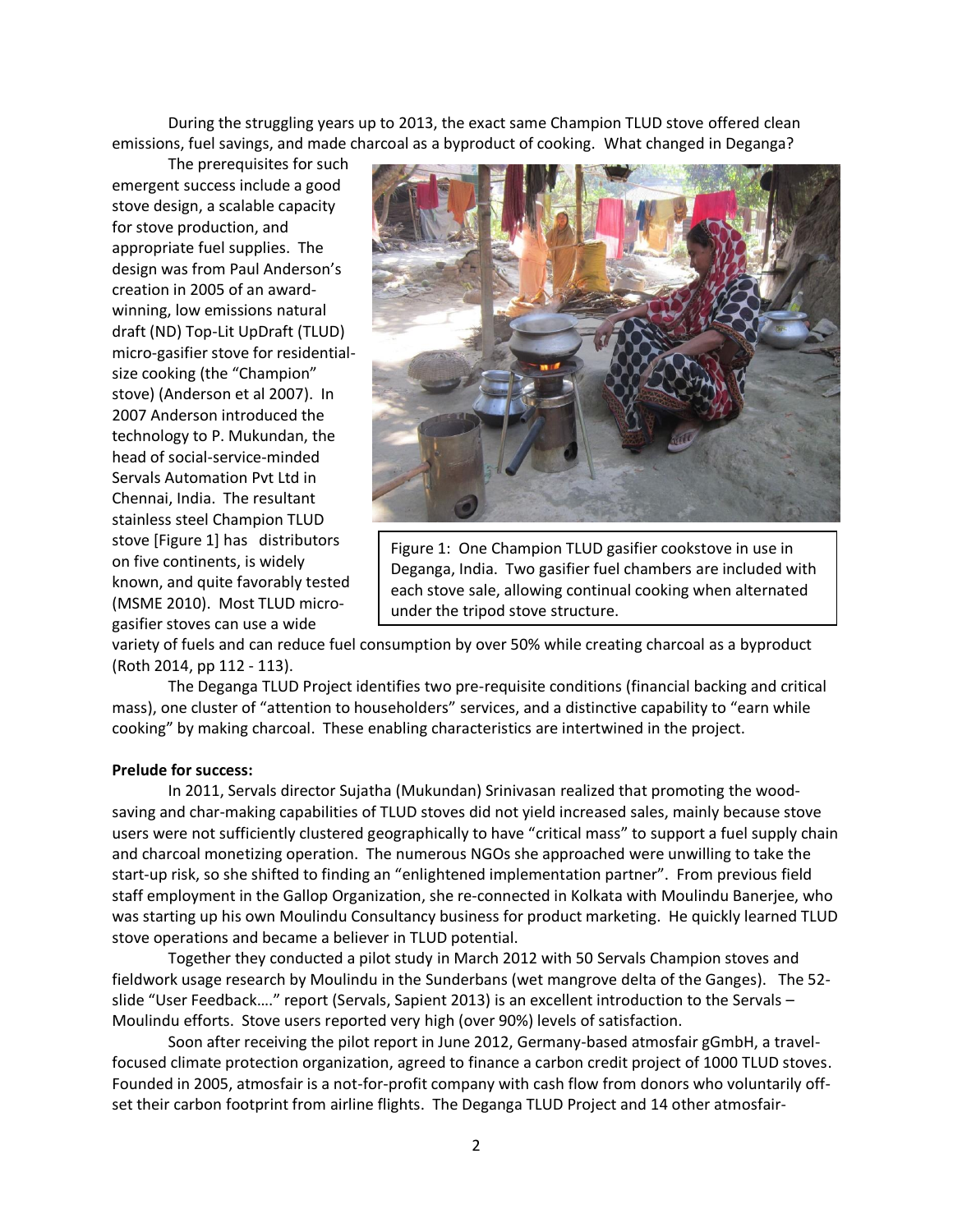managed projects are compliant with the Gold Standard (GS) Foundation, and the majority are also compliant with Clean Development Mechanism (CDM) standards for carbon credits for climate protection efforts. Monitoring by external United Nations-accredited auditors provides assurances that the data presented here are accurate (atmosfair 2014).

Unfortunately, the project that launched in August 2012 in the Sunderbans Forest communities was not successful. Seven months later (March 2013), only 300 stoves had been sold, despite their low price of \$9. (All monetary calculations are based on INR 66.7 = US\$ 1.) A holistic analysis showed that the abundant availability of free but non-renewable firewood in the Sunderbans rendered unimportant to the households the fuel savings offered by the stove. And long term benefits like improved health because of low emissions were not given much importance by the users.

#### **Attaining success:**

Moulindu Consultancy then conducted another area analysis to locate a more suitable project site where communities buy firewood instead of gathering it. Barely 40 km to the north, the Deganga Community Development Block (CDB) in the Ganges River Delta was selected. It is in the approximate center of the 60 km between Kolkata and India's border with Bangladesh. Averaging 6 to 10 meters of elevation above sea level, this is firm agricultural land with a population density of 1000 to 1500 persons per square kilometer (Wikipedia articles).

Over 300 stove sales per month (at the higher price of \$15) around Deganga finished the first phase of 1,000 stoves in April 2013. atmosfair developed a carbon credits program for 28 years for at least 18,000 stoves in the Deganga area. Internal data from atmosfair and Moulindu from 2016 show 11,000 TLUD stoves sold and in use, representing sales averaging 400 per month for nearly three years.

#### **Pre-requisite Conditions: Financial support and reaching critical mass:**

The Deganga TLUD Project is largely financially sustainable, with the following explanations: A. atmosfair has invested approximately \$60 per stove, including \$240,000 for the critical mass threshold of 4000 stoves (atmosfair 2014). This must cover the one-time 50% price subsidy, costly annual CDM and GS certifications, initial and ongoing operational expenses and monitoring in India, and administrative expenses.

B. The project receives 2 carbon credits for the reduction in wood burning per stove per year, and 2 carbon credits/stove/yr for sustainable charcoal production (discussed below). The market value of each carbon credit varies, and specific values are proprietary information. atmosfair faces competition with credits being sold at \$2.20, which would be \$8.80 per certified participating household per year. [NOTE: For project replication at other times and in other regions and circumstances, the value per carbon credit could be less or substantially higher.]

C. To "break even" requires much more than 7 years because of substantial recurring expenses. As a not-for-profit entity, atmosfair works to recover its investments, covers ongoing expenses, and uses any surplus funds for further climate protection efforts. Meanwhile, thousands of households have years of financial and health advantages while the Earth's environment is also benefited.

D. Simply putting money into a stove project does not assure success, but is a necessary preparatory condition. In a non-typical approach, atmosfair's investment was done *before* the stoves began creating carbon offsets, greatly increasing its financial risk.

#### **Services that give "Attention to Householders":**

A. *Supply of appropriately-sized wood fuel:* While planning scale-up efforts in June/July 2013, users in new areas raised significant resistance against the additional task of sizing of fuel wood, a necessary effort most stove users initially consider a major inconvenience of TLUD stoves. Planners realized that if a household (HH) uses the stove for at least 7 continuous days, the user(s) develop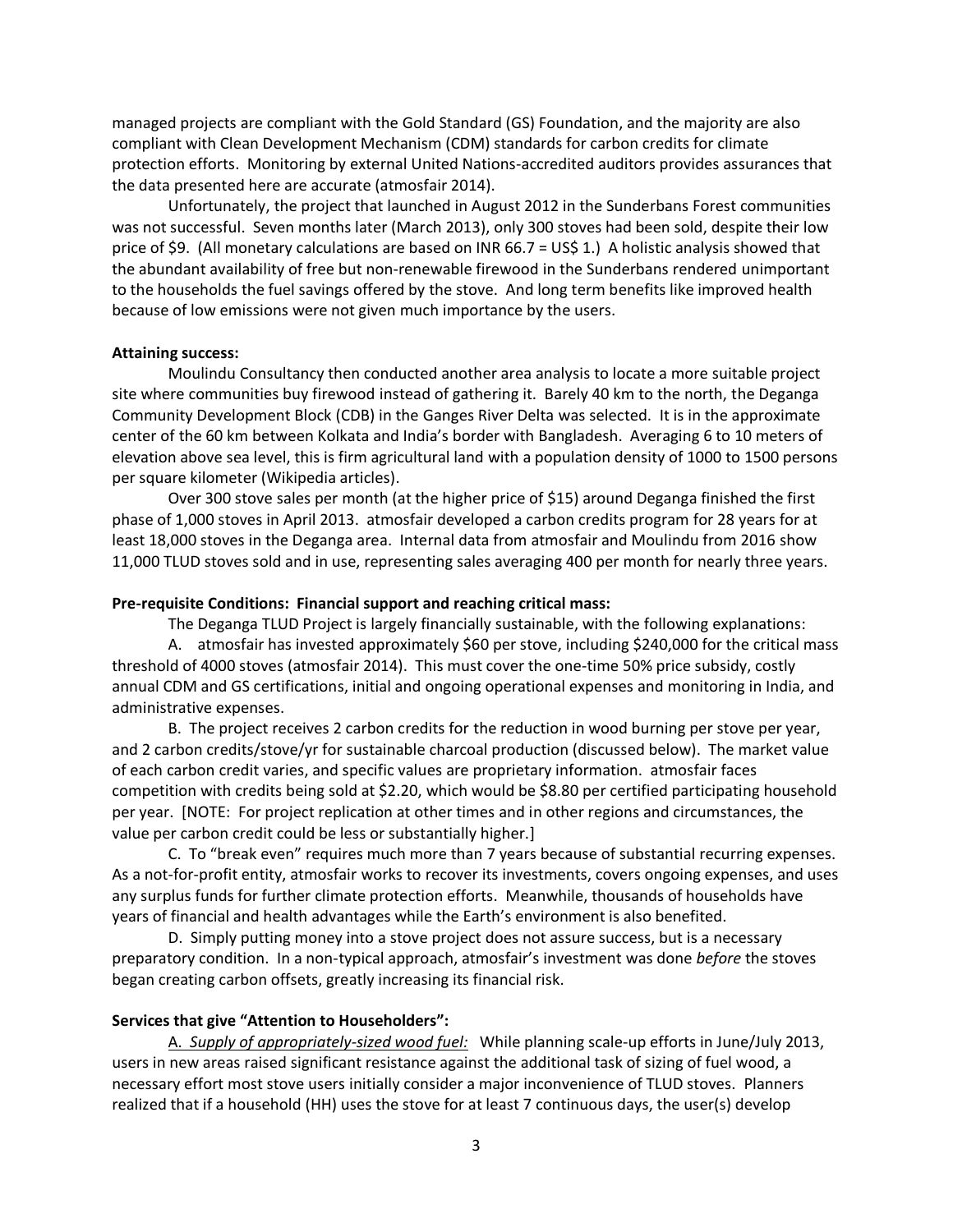appreciation for the various conveniences and cost-saving features of the stove, and then continue to use it. So the continuing sales efforts include providing 7 days of correctly-sized wood free with every stove to induce initial usage.

Some users started asking for ready-to-use fuel for the stoves. In September 2013, a small saw mill was acquired (for \$6250 after upgrade) with capacity up to 8000 kg/day of bulk firewood, specifically to strengthen the project credibility in the early months before establishment of the charcoal buy-back activities.

However, most households became willing to size their own wood or purchase from fuel processors. Bulk firewood is purchased from the government-managed energy plantations; also, prunings come from the big mango plantations of West Bengal. Appropriately processed firewood became available at the user's doorstep at a rate slightly lower than prevailing market rates in the region. Firewood is sold to users for \$0.075 (INR 5) per kg, including home delivery. All totaled, the wood supply business for 11,000 TLUD stoves is approximately \$900,000 per year, as private enterprise.

B. *Awareness of the financial savings of using less fuel:* The stove users are reminded by project staff, fuel sellers, and their neighbors that with the TLUD stove, fuel usage is less than half, down around 1100 kg/yr/HH, (which is about 3 kg/day/HH, with savings of \$116/yr/HH., or nearly \$10 per month).

C. *Reaching the BOP (Base of the Pyramid):* In October 2014, a detailed user profile analysis showed that most purchasers were of the more affluent class (but still of relative low income) that could make the one-time full payment of \$15. The BPL (Below Poverty Line) population was not able to afford the full payment. A rural business named Quality Enterprise was formed (with the 4 project team leaders as partners) and took up the challenge of offering the stove via an installment plan. The subsidized price of the stoves was increased to \$18.80 with the aim of reducing the subsidy. The down payment was reduced to \$9.80 with the balance of \$9 recovered in 3 monthly installments of \$3 each, which was adjusted against the charcoal buy-back payment of a similar amount (discussed below). This approached helped the project make clean cooking available to the BOP. As of February 2016, 4000 (36%) of the 11,000 users are from the BOP; they appreciate the stove as an up-scale, aspirational purchase for their homes.

D. *Service:* After-sales service is provided by Quality Enterprise via the charcoal collectors who received stove maintenance training. With every new iteration of a stove part, all old stoves are upgraded free of cost. Servals provides unconditional hardware support for the warranty. The average time to resolve a stove complaint or service request is 3 hours. With such maintenance, the stove life (or replacements) is expected to match the 28-year timeline of the carbon credit project.

For each stove sold, the seller receives a one-time commission (\$6), and upon successful annual monitoring of his stove cluster, he is rewarded per stove in use. [The amount is considered to be proprietary business information.] This incentive motivates the seller to ensure that the stove is properly used by providing user training, user hand-holding, and prompt after-sales service.

## **Capability for households to "Earn while you cook": The Charcoal buyback program:**

TLUD stoves enable households to collect and sell the char created during cooking. Charcoal buyback from stove users started in June/July 2013, with monthly pickup since September 2013. On average, each household generates monthly around 20-25 kgs of charcoal (nearly one-third ton/yr/HH). The cost of the fuel wood is already expensed, so all income is pure profit. Almost every household participates and receives \$0.12 per kg of charcoal (approx. \$2.40 to \$3.00 per month, or \$29 to \$36 per year). For 11,000 households, this amounts to approximately 10 tonnes of char per day.

Quality Enterprise independently operates the charcoal chain that sells to local small and medium industries and restaurants. Quality Enterprise has an annual cash flow of over \$640,000 and employs 33 charcoal collectors and 33 vehicle drivers (Figure 2).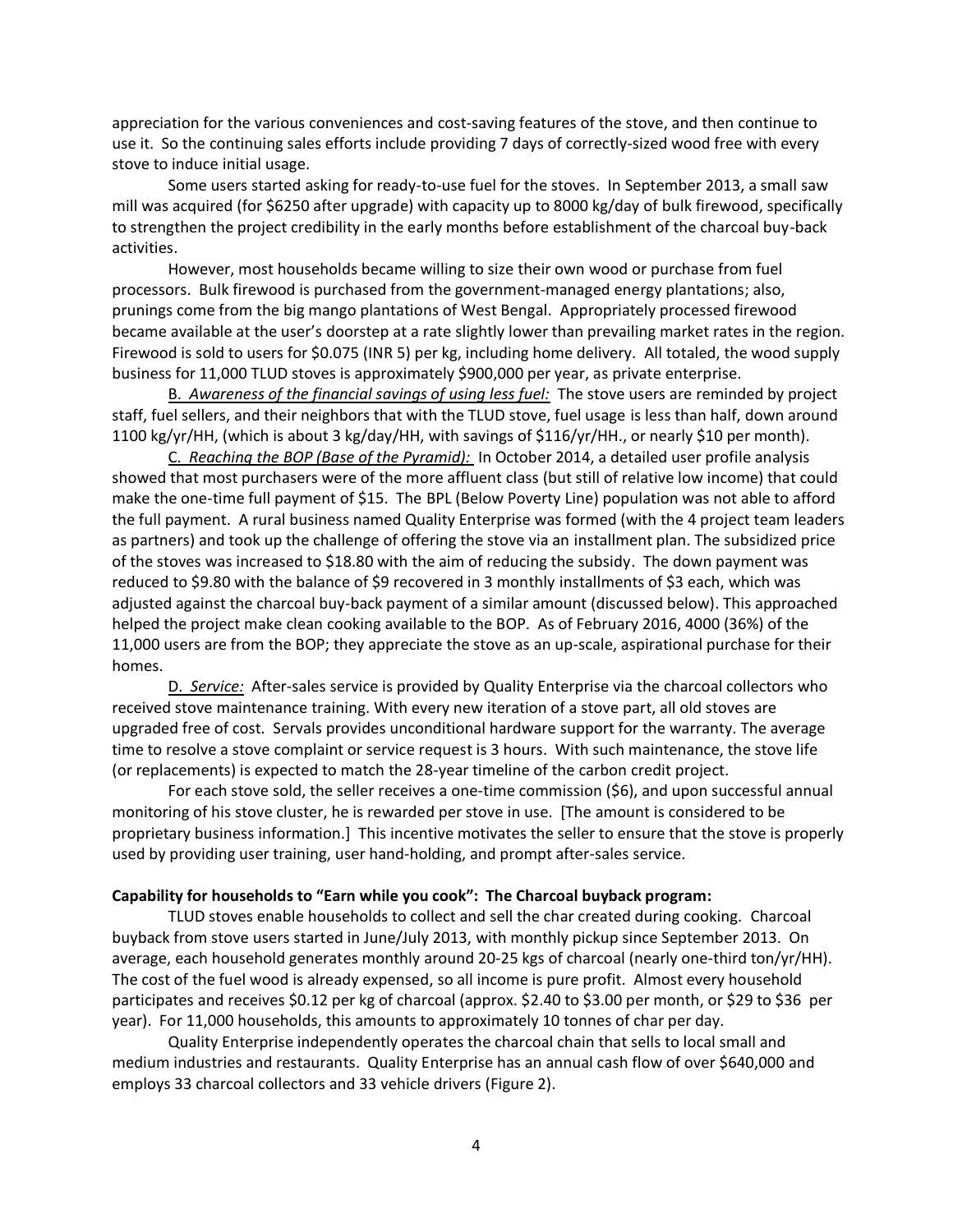This new charcoal supply chain replaces charcoal made by traditional, less efficient, more polluting methods, and receives two carbon credits per verified household. The estimated potential for char sales to restaurants and industries would sustain 20,000 TLUD stoves in the area.

## **Limitations:**

The carbon credit agreement places three limitations on the outreach of the project: 1. Only one subsidized stove can be sold to each household.

2. The one available TLUD stove size is not large enough for the numerous households larger than 7 people.

3. The produced TLUD char cannot generate credits if it is burned by the household or used as biochar for soil amending.

The more affluent households tend to reject TLUD stoves because of noticeable pot blackening (compared to LPG). This is not a factor with the BOP households.

The subsidy funds from carbon credits currently limit new stove sales to 300 to 500 per month.



Figure 2: Charcoal collection in the Deganga area, West Bengal, India.

## **Summary / Conclusion:**

Each TLUD stove has approximately \$150 favorable impact to its household each year (\$116 savings of fuel costs + \$34 income from charcoal) plus \$9 carbon credits to atmosfair for project implementations.

Having attained critical mass, sustainable fuel supplies, and established char marketing, the principals (Servals, Moulindu Consultancy, atmosfair and Quality Enterprise) are motivated to do the following: a) gradually reduce the stove subsidy but b) maintain within the project's cash flow the continual maintenance, repair, and replacement of the TLUD cookstoves. This reduces the impoverished households' financial burden to attain advanced improved cookstoves (AICS). This success also delivers at virtually no extra cost the benefits of improved health and safety and less deforestation while contributing toward the reduction of atmospheric CO2 and methane.

The Deganga TLUD Project clearly demonstrates that the barriers associated with TLUD stoves (high purchase price, supply of appropriately-sized fuel, resistance to handling the created char, stove height, marketing, etc.) can be and largely have been overcome. With key enablers now identified, Servals, Moulindu Consultancy and atmosfair have embarked in 2016 on a replication project in the Assam area of India. Results are scheduled to be released in 2017, including an article in *Boiling Point* journal, along with updates about the Deganga area TLUD project.

 Other individuals and entities concerned about cookstoves, economic development, health, safety, forests, biochar, and climate change should consider replication projects with TLUD stoves in diverse situations around the world, including efforts that are not dependent on carbon credit financing.